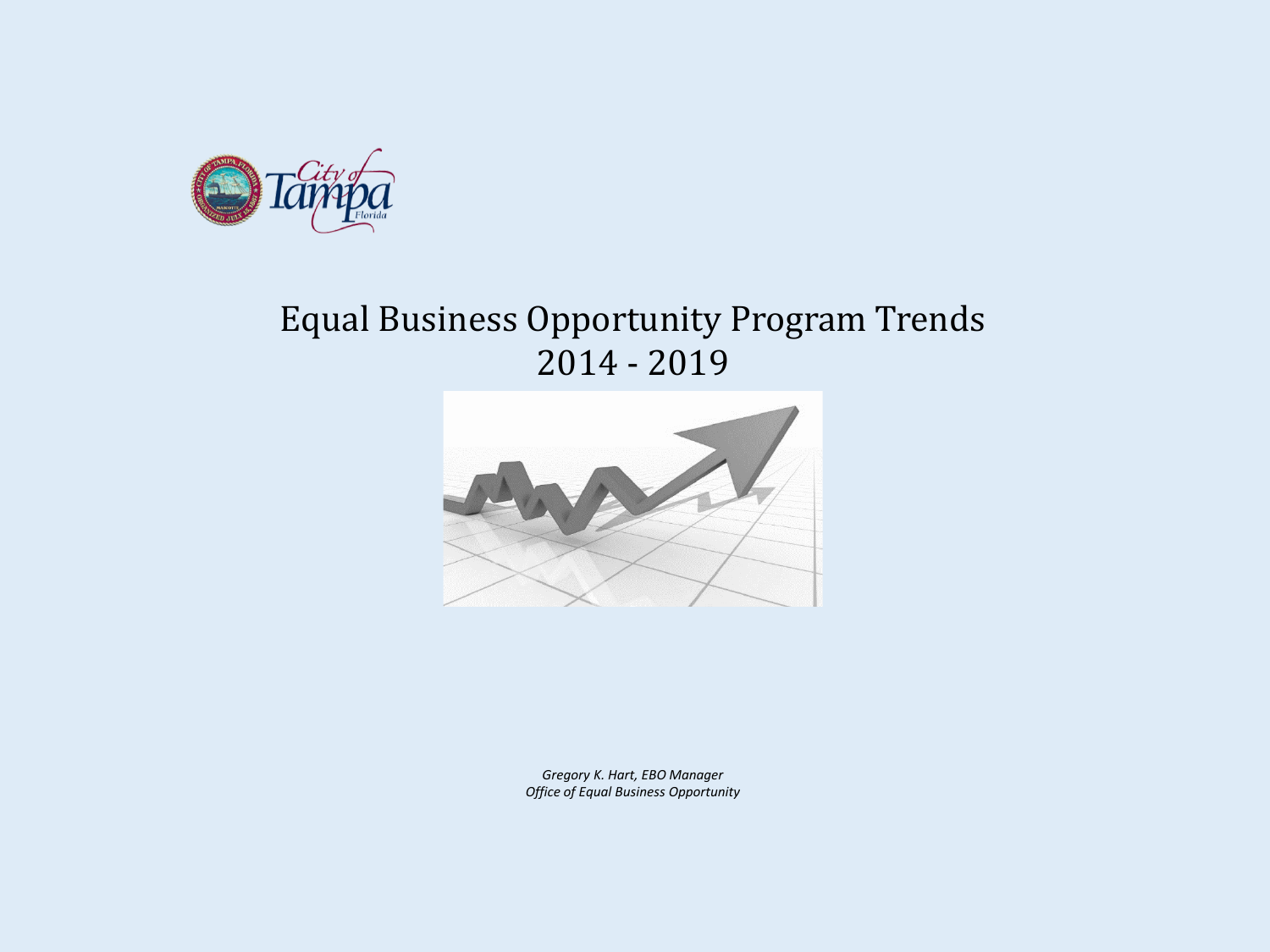## Prime Contract Participation: FY 2014 – FY 2019

#### **WMBE Prime Contracts History**



|                         | FY 2014        | <b>EY 2015</b> | <b>FY 2016</b> | FY 2017         | <b>FY 2018</b>  | FY 2019         |
|-------------------------|----------------|----------------|----------------|-----------------|-----------------|-----------------|
| <b>WMBE Awards</b>      | \$7.9 million  | \$10.4 million | \$12.1 million | \$18.8 million  | \$15.9 million  | \$16.9 million  |
| Total Competitive Spend | \$76.8 million | \$77.1 million | \$88.8 million | \$122.7 million | \$188.3 million | \$286.3 million |
| (Non-Restricted Funds)  |                |                |                |                 |                 |                 |

Prime **awardsincreased by 6%** from 2018 in contracts awarded to Women and Minority Businesses.

FY 2019 competitively bid prime contracts resulted in an overall increase of **\$1M** to WMBE.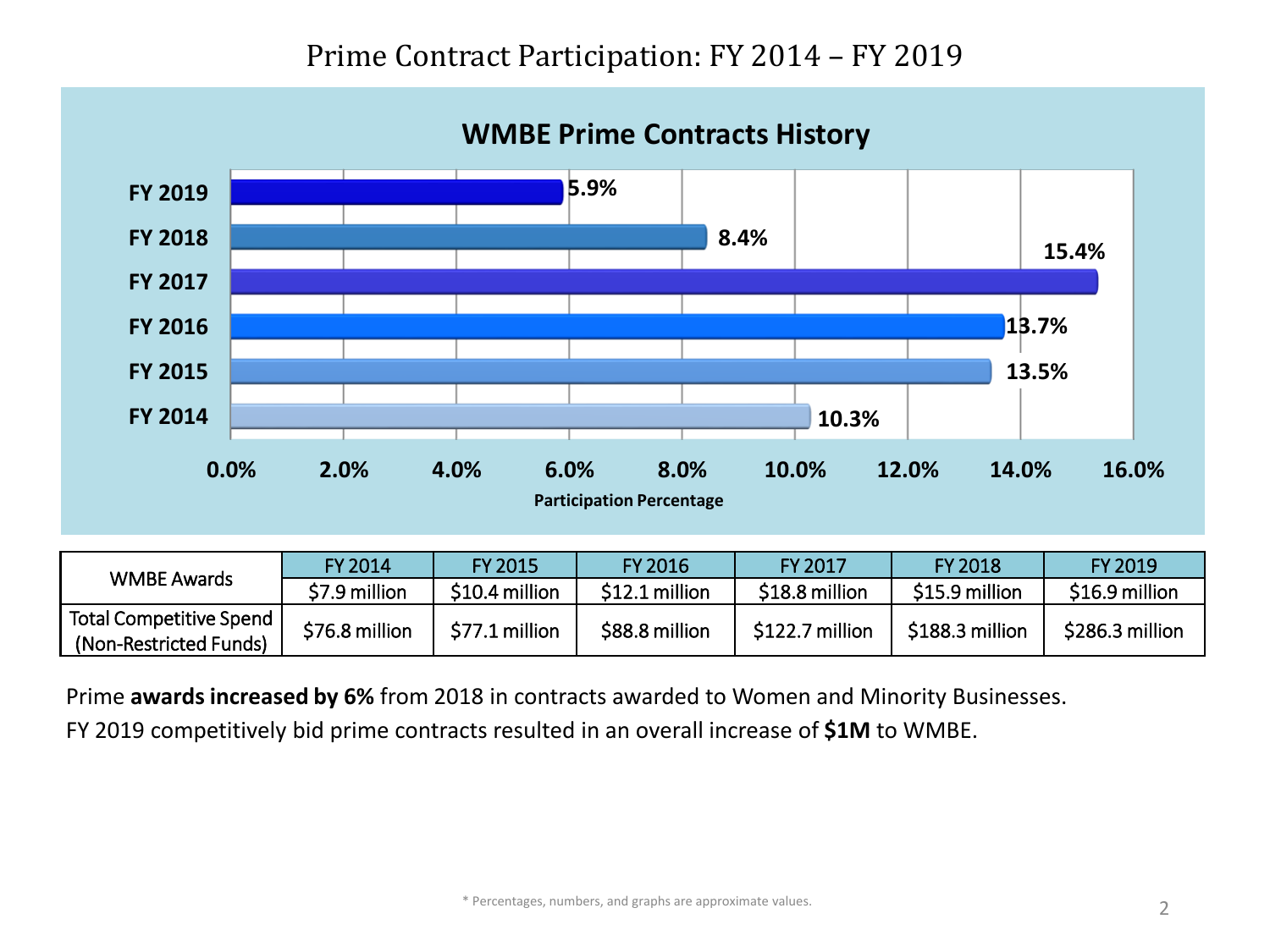### Prime Contract Participation: FY 2014 – FY 2019



BBE (Black Enterprise) HBE (Hispanic Enterprise) WBE (Women Owned) ABE (Asian Enterprise)

| <b>Total WMBE</b> | 2014         | 2015         | 2016         | 2017         | 2018         | 2019         |
|-------------------|--------------|--------------|--------------|--------------|--------------|--------------|
| Awarded           | \$7,900,587  | \$10,439,871 | \$12,136,949 | \$18,868,655 | \$15,906,915 | \$16,923,523 |
| <b>Total SLBE</b> | 2014         | 2015         | 2016         | 2017         | 2018         | 2019         |
| Awarded           | \$15,586,152 | \$9,579,663  | \$15,099,044 | \$19,732,540 | \$22,826,158 | \$22,089,416 |

The City **awarded over \$16.9 million** in prime contracts to Women and Minority Businesses.

FY 19 Awards within the peer group of WMBE certified firms was balanced.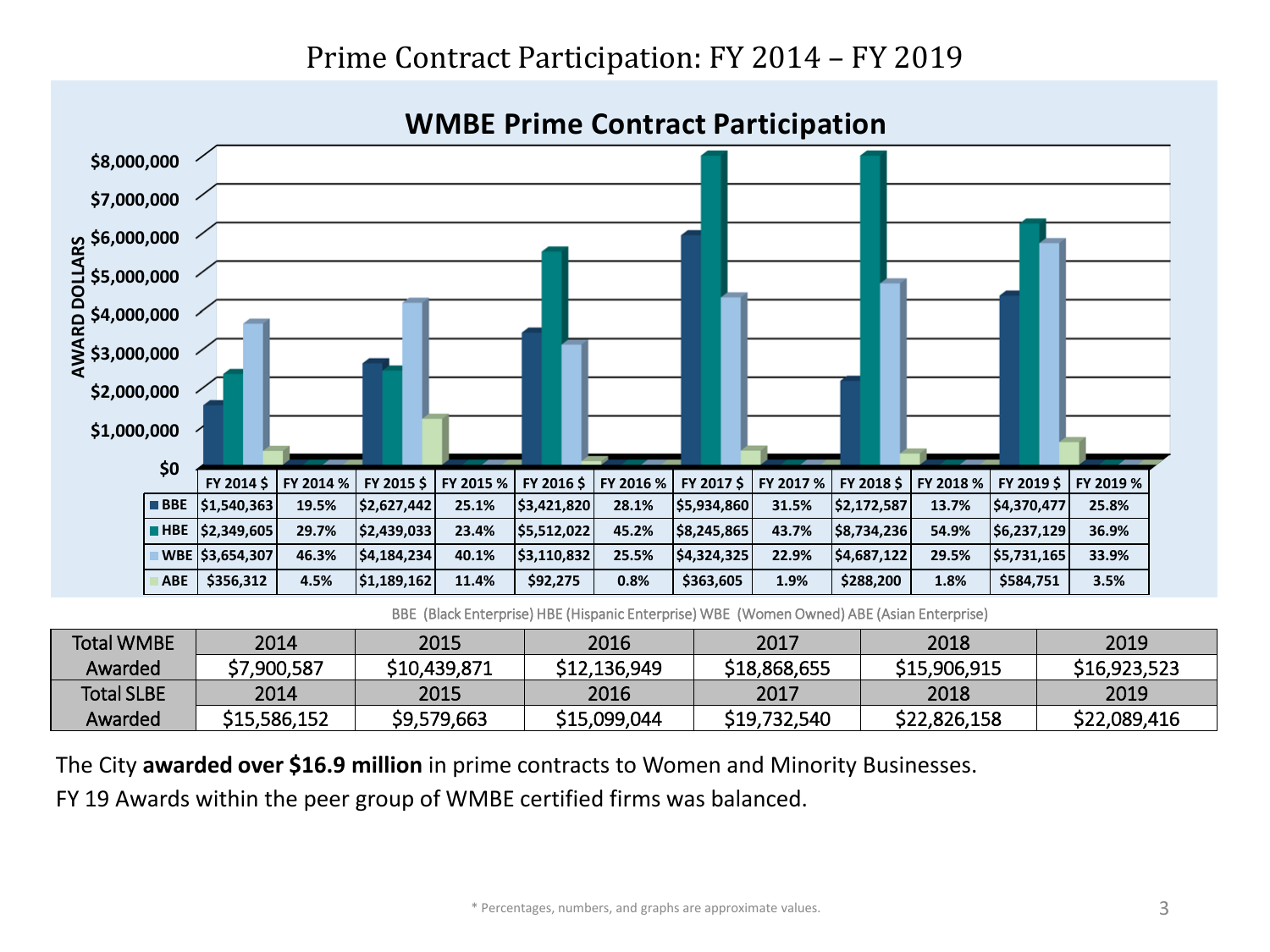**Percentage of Project Goals Attained Goal Set/Goal Attainment Percentage 0% 20% 40% 60% 80% 100% 120% 140% FY 2014 FY 2015 FY 2016 FY 2017 FY 2018 FY 2019 107% 120% 94% 102% 85% 133%**

**WMBE/SLBE Subcontract Goal Attainment**

The City **awarded nearly \$7 million** in subcontract dollars to to Women and Minority Businesses.

WMBE/SLBE Goal attainment was **133%** of the contract goals set on eligible City projects.

Note: Participation by WMBE/SLBE vendors is predicated on the type of goods/services the City purchases by industry/trades and the certified firms that have the specific capacity to provide the needed goods/services (i.e. not all businesses can perform all goods/services). Goals are set on percentages of prime contracts with available tasksthat align with the services of City of Tampa certified WMBE/SLBE companies.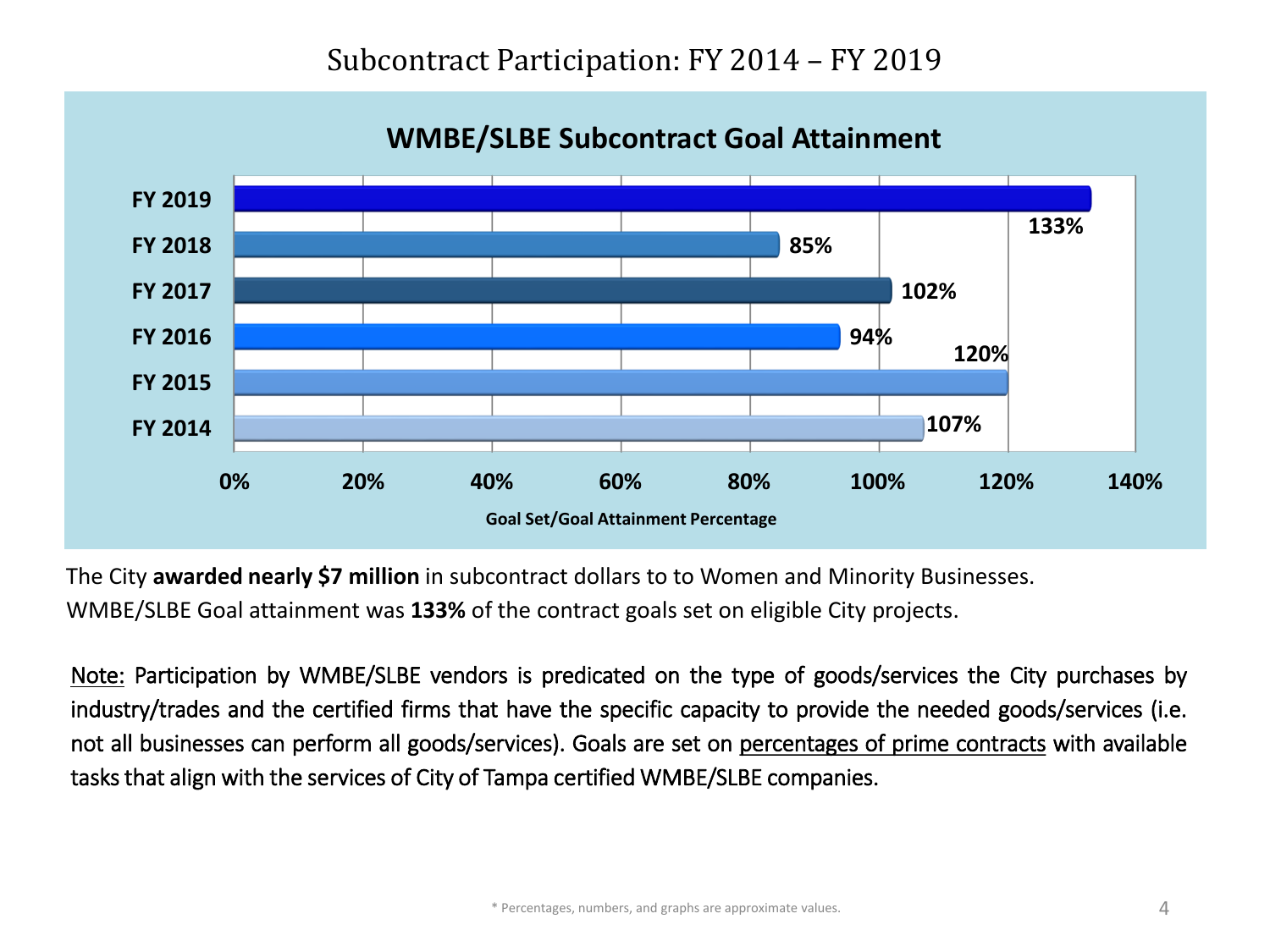# Subcontract Participation: FY 2014 – FY 2019

#### **WMBE Subcontract Participation**



BBE (Black Enterprise) HBE (Hispanic Enterprise) WBE (Women Owned) ABE (Asian Enterprise)

| <b>Total WMBE</b> | 2014        | 2015        | 2016        | 2017        | 2018        | 2019        |
|-------------------|-------------|-------------|-------------|-------------|-------------|-------------|
| Awarded           | \$5,172,897 | \$3,047,964 | \$2,655,734 | \$2,286,580 | \$4,221,471 | \$6,912,137 |
| <b>Total SLBE</b> | 2014        | 2015        | 2016        | 2017        | 2018        | 2019        |
| Awarded           | \$741,366   | \$367,782   | \$6,191,851 | \$1,754,924 | \$921,157   | \$1,537,146 |

\* SLBE participation was inclusive of dual certified WMBE firms

Contracts with subcontract opportunities and **awards increased 60%** over 2018 to Women and Minority Businesses in subcontractors.

Note: Total value of Prime contracts was \$40M wherein subcontract tasks and WMBE availability required Goal Setting.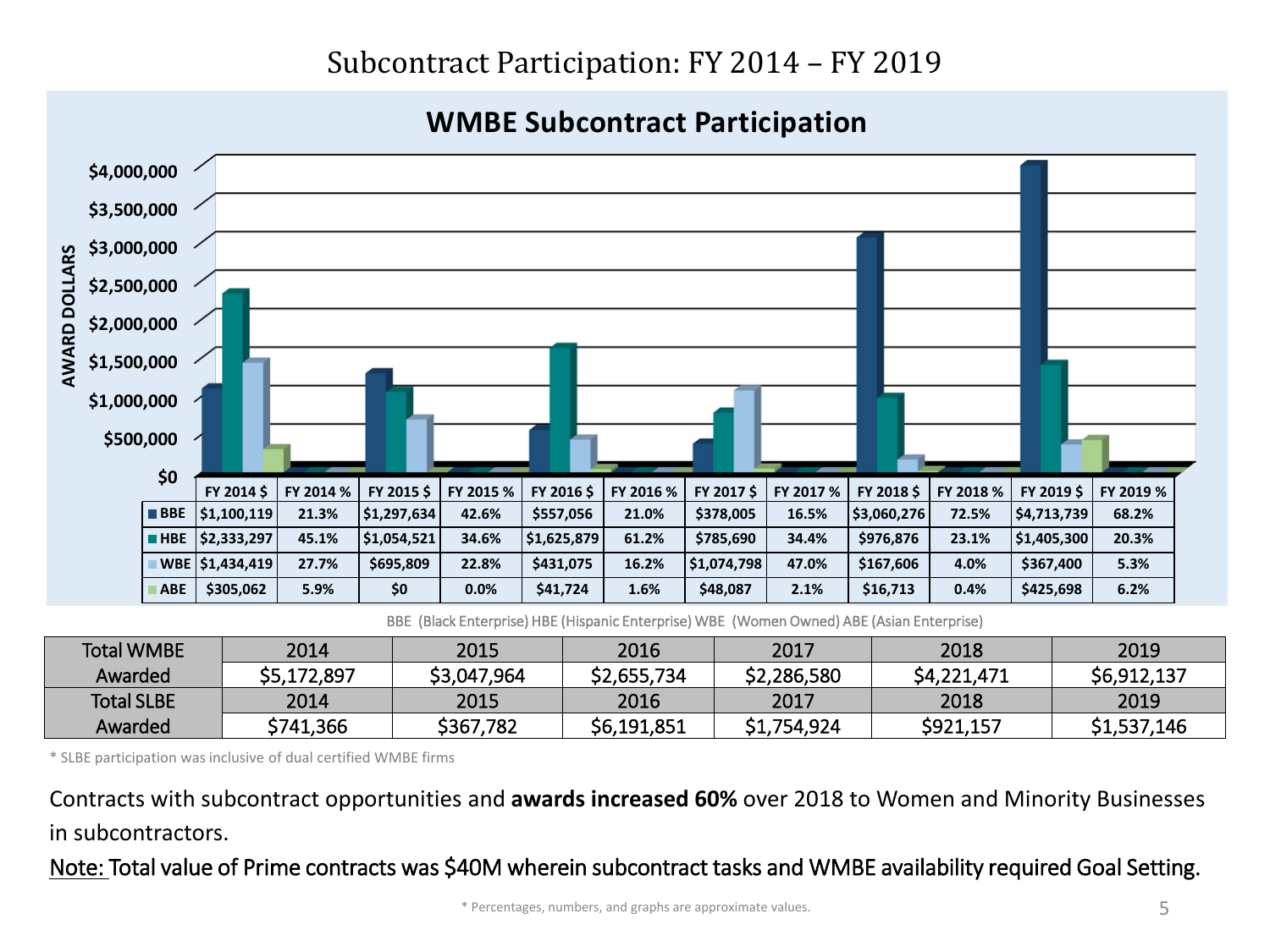### Sheltered Market Contract Participation: FY 2014 – FY 2019



Reserved Solicitations **increased 32%** from 2018 in contracts/renewals for competitive bidding to WMBE/SLBE companies. WMBE/SLBE Participation has **doubled** in the last six (6) Years in Sheltered Market contracts.

Note: The remedy to address underutilization of WMBEs on formal/informal contracts is the "Sheltered Market" procurement process. This policy initiative has been a key objective of the City of Tampa for increasing small and minority participation (i.e. Eligible contracts are reserved for competitive bidding within peer groups of certified companies).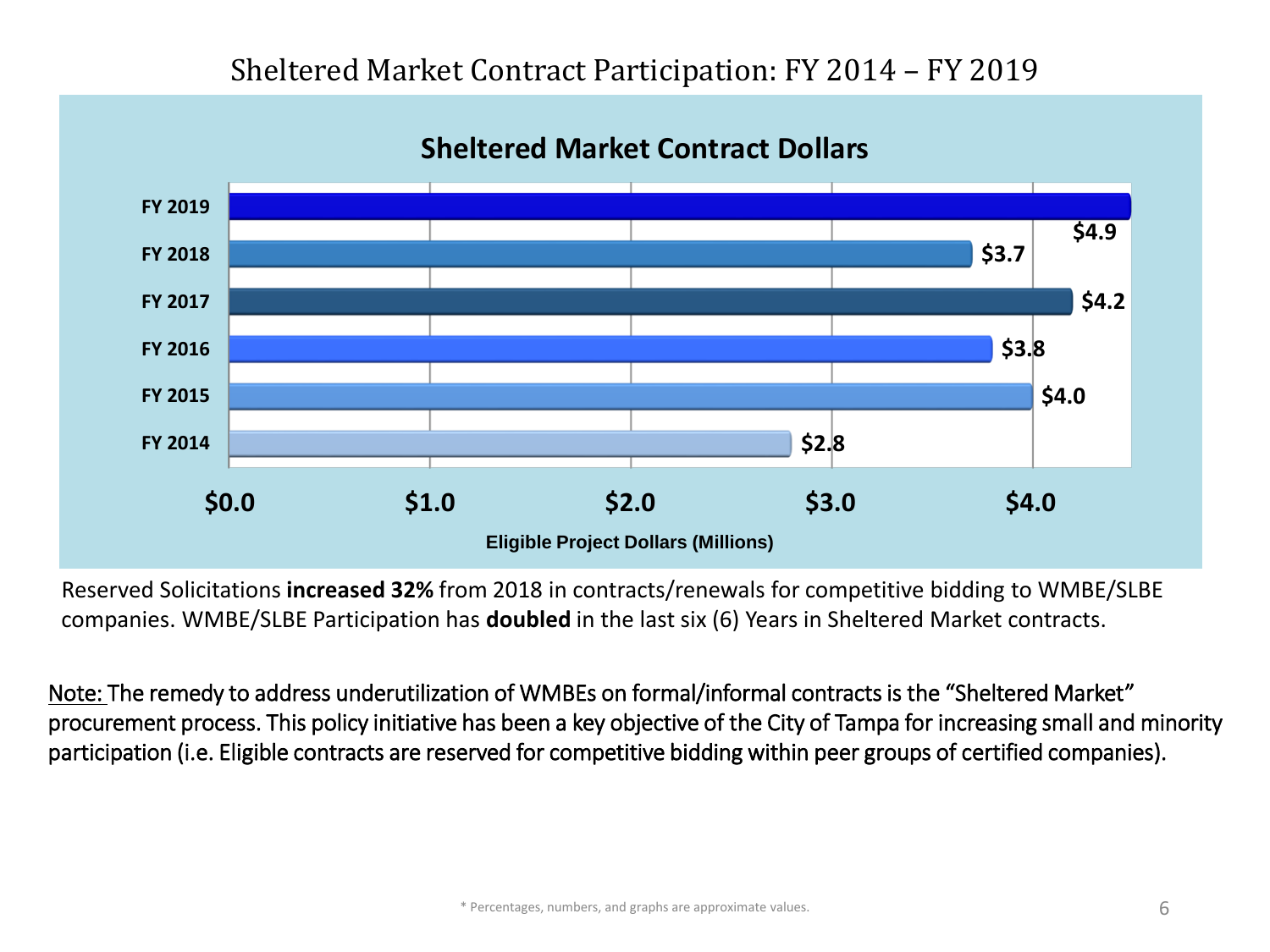

**WMBE Sheltered Market Contract Participation**

BBE (Black Enterprise) HBE (Hispanic Enterprise) WBE (Women Owned) ABE (Asian Enterprise)

| <b>Total WMBE</b> | 2014        | 2015        | 2016        | 2017        | 2018        | 2019        |
|-------------------|-------------|-------------|-------------|-------------|-------------|-------------|
| Awarded           | \$1,595,845 | \$2,631,368 | \$2,655,734 | \$2,286,580 | \$2,204,778 | \$3,120,523 |
| <b>Total SLBE</b> | 2014        | 2015        | 2016        | 2017        | 2018        | 2019        |
| Awarded           | \$1,266,375 | \$1,407,282 | \$6,191,851 | \$1,754,924 | \$1,461,001 | \$1,746,596 |

Sheltered Market **awards increased 42%** than 2018 to Women and Minority Businesses in Sheltered Market contracts.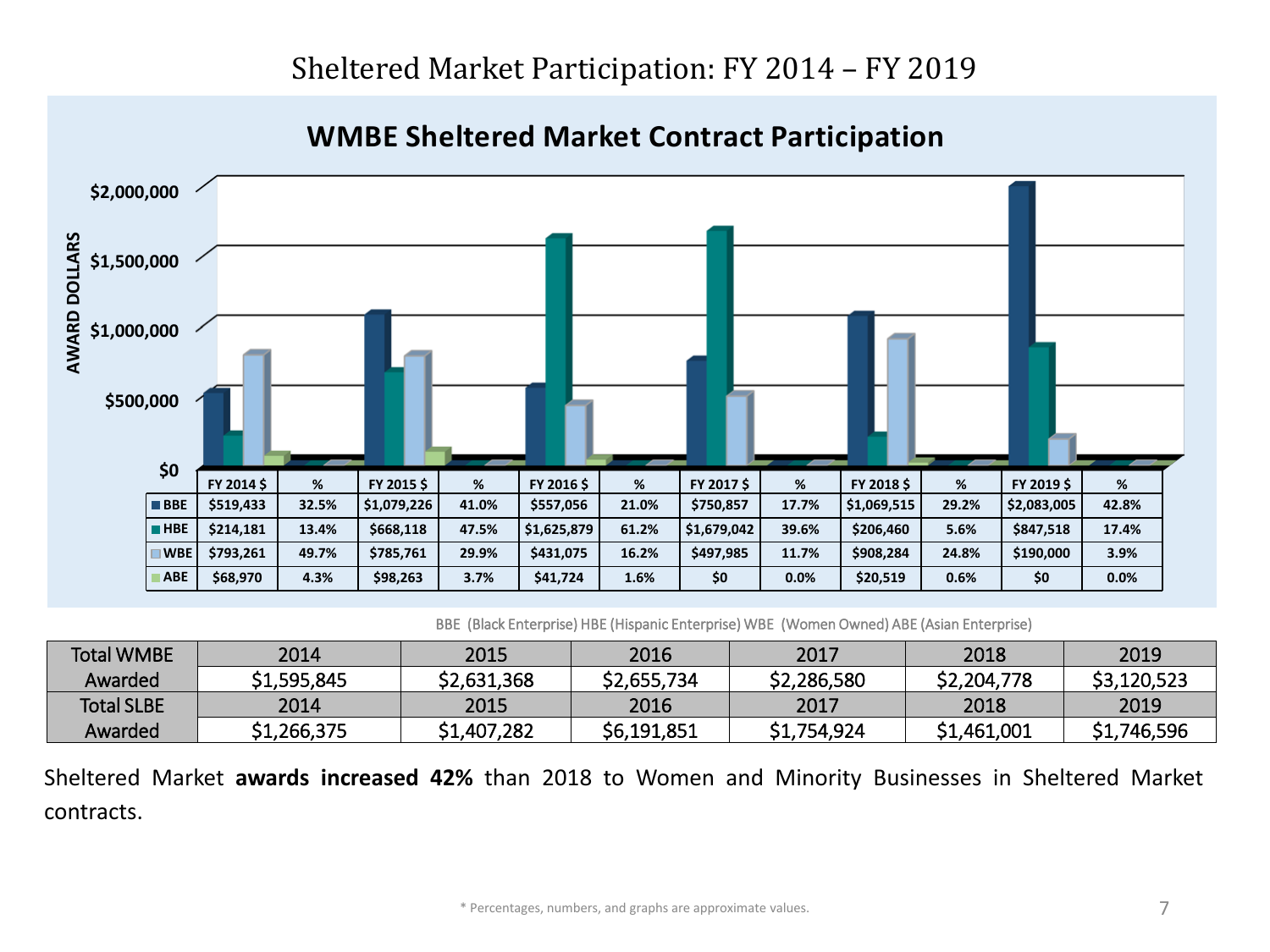# Consultant Competitive Negotiation Act (CCNA): FY 2014 – FY 2019



#### **CCNA Work Order Agreement Awards**

The City **awarded an average of \$2.2M** since 2014 in Work Order contracts/renewals for competitive bidding to WMBE/SLBE companies.

Note: Chart reflects Purchase Orders awarded to pre-selected firms under the Consultant Competitive Negotiation Act (CCNA) "Work Order Agreement Contract" with the City of Tampa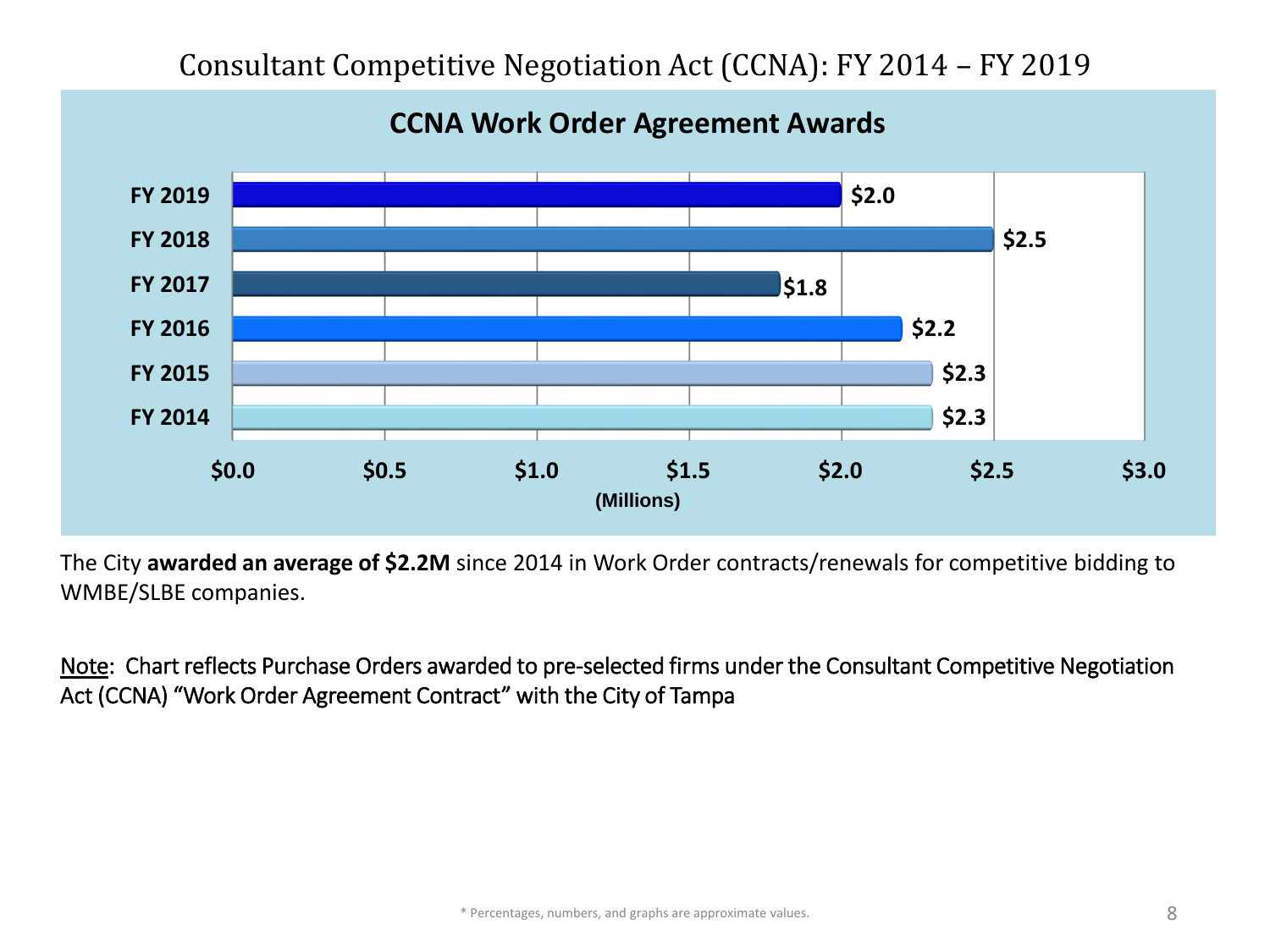![](_page_8_Figure_1.jpeg)

![](_page_8_Figure_2.jpeg)

BBE (Black Enterprise) HBE (Hispanic Enterprise) WBE (Women Owned) ABE (Asian Enterprise)

| <b>Total WMBE Awarded</b> | 2014        | 2015        | 2016        | 2017        | 2018        | 2019        |
|---------------------------|-------------|-------------|-------------|-------------|-------------|-------------|
|                           | \$1,194,131 | \$889,286   | \$1,179,095 | \$808,951   | \$1,287,487 | \$1,205,740 |
| <b>Total SLBE Awarded</b> | 2014        | 2015        | 2016        | 2017        | 2018        | 2019        |
|                           | \$1,063,060 | \$1,402,265 | \$1,023,332 | \$1,004,140 | \$1,262,357 | \$809,235   |

\* SLBE participation was inclusive of dual certified WMBE firms